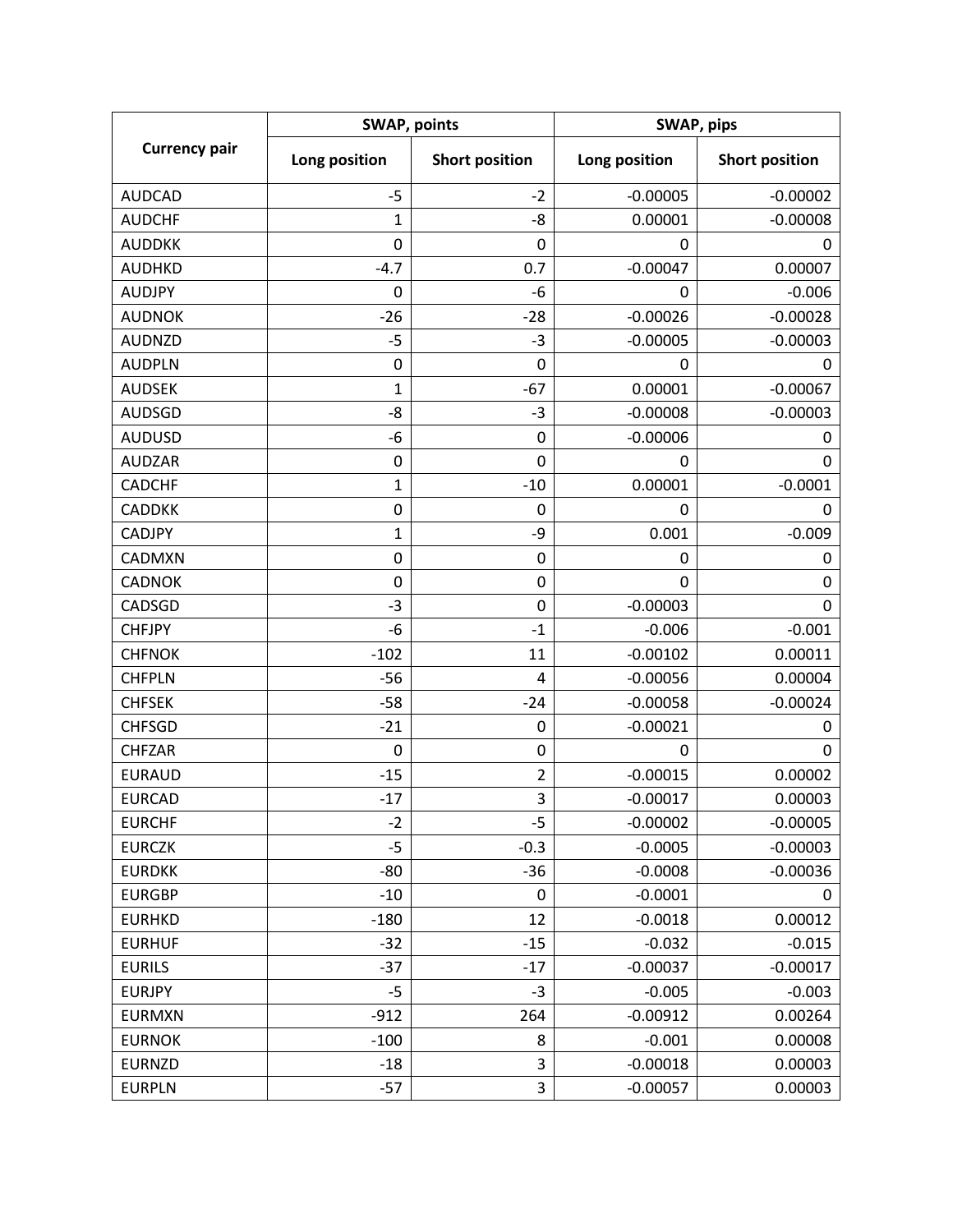| <b>EURRUB</b> | $-2735$        | 829    | $-0.02735$       | 0.00829    |
|---------------|----------------|--------|------------------|------------|
| <b>EURSEK</b> | -49            | $-39$  | $-0.00049$       | $-0.00039$ |
| <b>EURSGD</b> | $-21$          | $-1$   | $-0.00021$       | $-0.00001$ |
| <b>EURTRY</b> | $-695$         | 234    | $-0.00695$       | 0.00234    |
| <b>EURUSD</b> | $-16$          | 4      | $-0.00016$       | 0.00004    |
| <b>EURZAR</b> | $-543$         | 177    | $-0.00543$       | 0.00177    |
| <b>GBPAUD</b> | -8             | $-2$   | $-0.00008$       | $-0.00002$ |
| <b>GBPCAD</b> | $-12$          | 0      | $-0.00012$       | 0          |
| <b>GBPCHF</b> | 1              | $-11$  | 0.00001          | $-0.00011$ |
| <b>GBPDKK</b> | $-51$          | $-77$  | $-0.00051$       | $-0.00077$ |
| <b>GBPJPY</b> | 0              | -8     | 0                | $-0.008$   |
| <b>GBPNOK</b> | $-61$          | $-27$  | $-0.00061$       | $-0.00027$ |
| <b>GBPNZD</b> | $-12$          | $-1$   | $-0.00012$       | $-0.00001$ |
| <b>GBPPLN</b> | $-41$          | $-13$  | $-0.00041$       | $-0.00013$ |
| <b>GBPSEK</b> | $-19$          | $-96$  | $-0.00019$       | $-0.00096$ |
| <b>GBPSGD</b> | $-16$          | $-2$   | $-0.00016$       | $-0.00002$ |
| <b>GBPTRY</b> | $-730$         | 257    | $-0.0073$        | 0.00257    |
| <b>GBPUSD</b> | $-12$          | 2      | $-0.00012$       | 0.00002    |
| <b>GBPZAR</b> | $-522$         | 164    | $-0.00522$       | 0.00164    |
| <b>HKDJPY</b> | 0              | $-3$   | 0                | $-0.00003$ |
| <b>MXNJPY</b> | $\mathbf 0$    | 0      | $\boldsymbol{0}$ | 0          |
| <b>NOKJPY</b> | $\mathbf 0$    | $-2$   | 0                | $-0.00002$ |
| <b>NOKSEK</b> | $-1$           | $-13$  | $-0.00001$       | $-0.00013$ |
| <b>NZDCAD</b> | $-5$           | $-3$   | $-0.00005$       | $-0.00003$ |
| <b>NZDCHF</b> | 1              | -8     | 0.00001          | $-0.00008$ |
| <b>NZDJPY</b> | $\pmb{0}$      | $-7$   | 0                | $-0.007$   |
| <b>NZDSEK</b> | $\pmb{0}$      | 0      | 0                | 0          |
| <b>NZDSGD</b> | $-7$           | $-5$   | $-0.00007$       | $-0.00005$ |
| <b>NZDUSD</b> | $-5$           | 0      | $-0.00005$       | 0          |
| PLNJPY        | 0              | 0      | 0                | 0          |
| SGDJPY        | $\mathbf 0$    | $-10$  | 0                | $-0.01$    |
| <b>TRYJPY</b> | $\mathbf 0$    | $-19$  | 0                | $-0.019$   |
| <b>USDCAD</b> | $\pmb{0}$      | -9     | 0                | $-0.00009$ |
| <b>USDCHF</b> | 4              | $-16$  | 0.00004          | $-0.00016$ |
| <b>USDCNH</b> | $-45$          | $-29$  | $-0.00045$       | $-0.00029$ |
| <b>USDCZK</b> | $-1.9$         | $-2.8$ | $-0.00019$       | $-0.00028$ |
| <b>USDDKK</b> | $\overline{2}$ | $-105$ | 0.00002          | $-0.00105$ |
| <b>USDHKD</b> | $-7$           | $-6.1$ | $-0.00007$       | $-6.1E-05$ |
| <b>USDHUF</b> | $-14$          | $-45$  | $-0.014$         | $-0.045$   |
| <b>USDILS</b> | 3              | $-55$  | 0.00003          | $-0.00055$ |
| <b>USDJPY</b> | 3              | $-14$  | 0.003            | $-0.014$   |